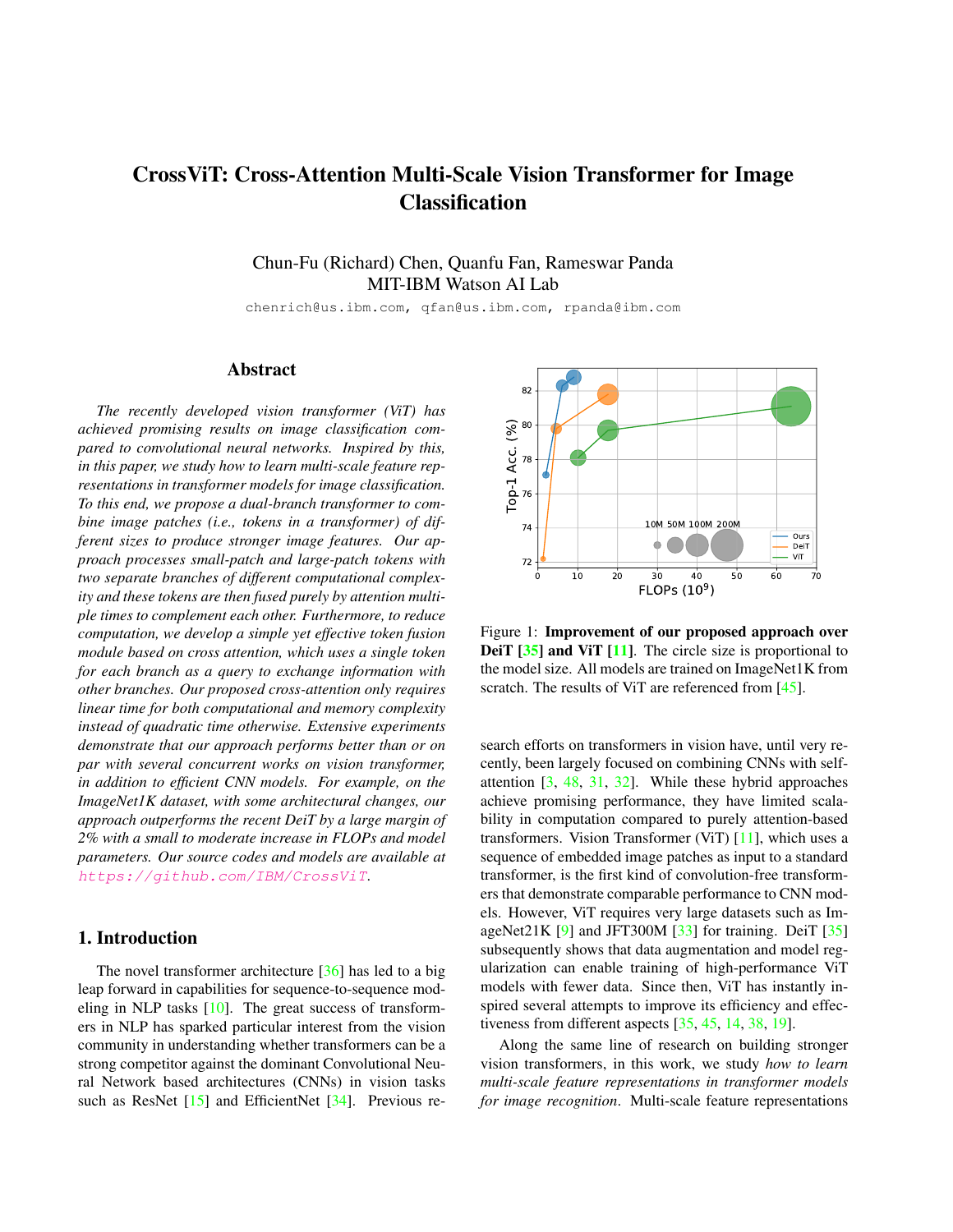have proven beneficial for many vision tasks [5, 4, 22, 21, 25, 24, 7], but such potential benefit for vision transformers remains to be validated. Motivated by the effectiveness of multi-branch CNN architectures such as Big-Little Net [5] and Octave convolutions [6], we propose a dualbranch transformer to combine image patches (i.e. tokens in a transformer) of different sizes to produce stronger visual features for image classification. Our approach processes small and large patch tokens with two separate branches of different computational complexities and these tokens are fused together multiple times to complement each other. Our main focus of this work is to develop feature fusion methods that are appropriate for vision transformers, which has not been addressed to the best of our knowledge. We do so by an efficient cross-attention module, in which each transformer branch creates a non-patch token as an agent to exchange information with the other branch by attention. This allows for linear-time generation of the attention map in fusion instead of quadratic time otherwise. With some proper architectural adjustments in computational loads of each branch, our proposed approach outperforms DeiT [35] by a large margin of 2% with a small to moderate increase in FLOPs and model parameters (See Figure 1).

The main contributions of our work are as follows:

- We propose a novel dual-branch vision transformer to extract multi-scale feature representations for image classification. Moreover, we develop a simple yet effective token fusion scheme based on cross-attention, which is linear in both computation and memory to combine features at different scales.
- Our approach performs better than or on par with several concurrent works based on ViT [11], and demonstrates comparable results with EfficientNet [34] with regards to accuracy, throughput and model parameters.

## 2. Related Works

Our work relates to three major research directions: convolutional neural networks with attention, vision transformer and multi-scale CNNs. Here, we focus on some representative methods closely related to our work.

CNN with Attention. Attention has been widely used in many different forms to enhance feature representations, e.g., SENet [18] uses channel-attention, CBAM [41] adds the spatial attention and ECANet [37] proposes an efficient channel attention to further improve SENet. There has also been a lot of interest in combining CNNs with different forms of self-attention [2, 32, 48, 31, 3, 17, 39]. SASA [31] and SAN [48] deploy a local-attention layer to replace convolutional layer. Despite promising results, prior approaches limited the attention scope to local region due to its complexity. LambdaNetwork [2] recently introduces an efficient global attention to model both content and position-based interactions that considerably improves the speed-accuracy tradeoff of image classification models. BoTNet [32] replaced the spatial convolutions with global self-attention in the final three bottleneck blocks of a ResNet resulting in models that achieve a strong performance for image classification on ImageNet benchmark. In contrast to these approaches that mix convolution with self-attention, our work is built on top of pure self-attention network like Vision Transformer [11] which has recently shown great promise in several vision applications.

Vision Transformer. Inspired by the success of Transformers [36] in machine translation, convolution-free models that only rely on transformer layers have gone viral in computer vision. In particular, Vision Transformer (ViT) [11] is the first such example of a transformer-based method to match or even surpass CNNs for image classification. Many variants of vision transformers have also been recently proposed that uses distillation for data-efficient training of vision transformer [35], pyramid structure like CNNs [38], or self-attention to improve the efficiency via learning an abstract representation instead of performing all-to-all selfattention [42]. Perceiver [19] leverages an asymmetric attention mechanism to iteratively distill inputs into a tight latent bottleneck, allowing it to scale to handle very large inputs. T2T-ViT [45] introduces a layer-wise Tokens-to-Token (T2T) transformation to encode the important local structure for each token instead of the naive tokenization used in ViT  $[11]$ . Unlike these approaches, we propose a dual-path architecture to extract multi-scale features for better visual representation with vision transformers.

Multi-Scale CNNs. Multi-scale feature representations have a long history in computer vision (e.g., image pyramids [1], scale-space representation [29], and coarse-to-fine approaches [28]). In the context of CNNs, multi-scale feature representations have been used for detection and recognition of objects at multiple scales [4, 22, 44, 26], as well as to speed up neural networks in Big-Little Net [5] and OctNet [6]. bLVNet-TAM [12] uses a two-branch multiresolution architecture while learning temporal dependencies across frames. SlowFast Networks [13] rely on a similar two-branch model, but each branch encodes different frame rates, as opposed to frames with different spatial resolutions. While multi-scale features have shown to benefit CNNs, it's applicability for vision transformer still remains as a novel and largely under-addressed problem.

## 3. Method

Our method is built on top of vision transformer  $[11]$ , so we first present a brief overview of ViT and then describe our proposed method (CrossViT) for learning multi-scale features for image classification.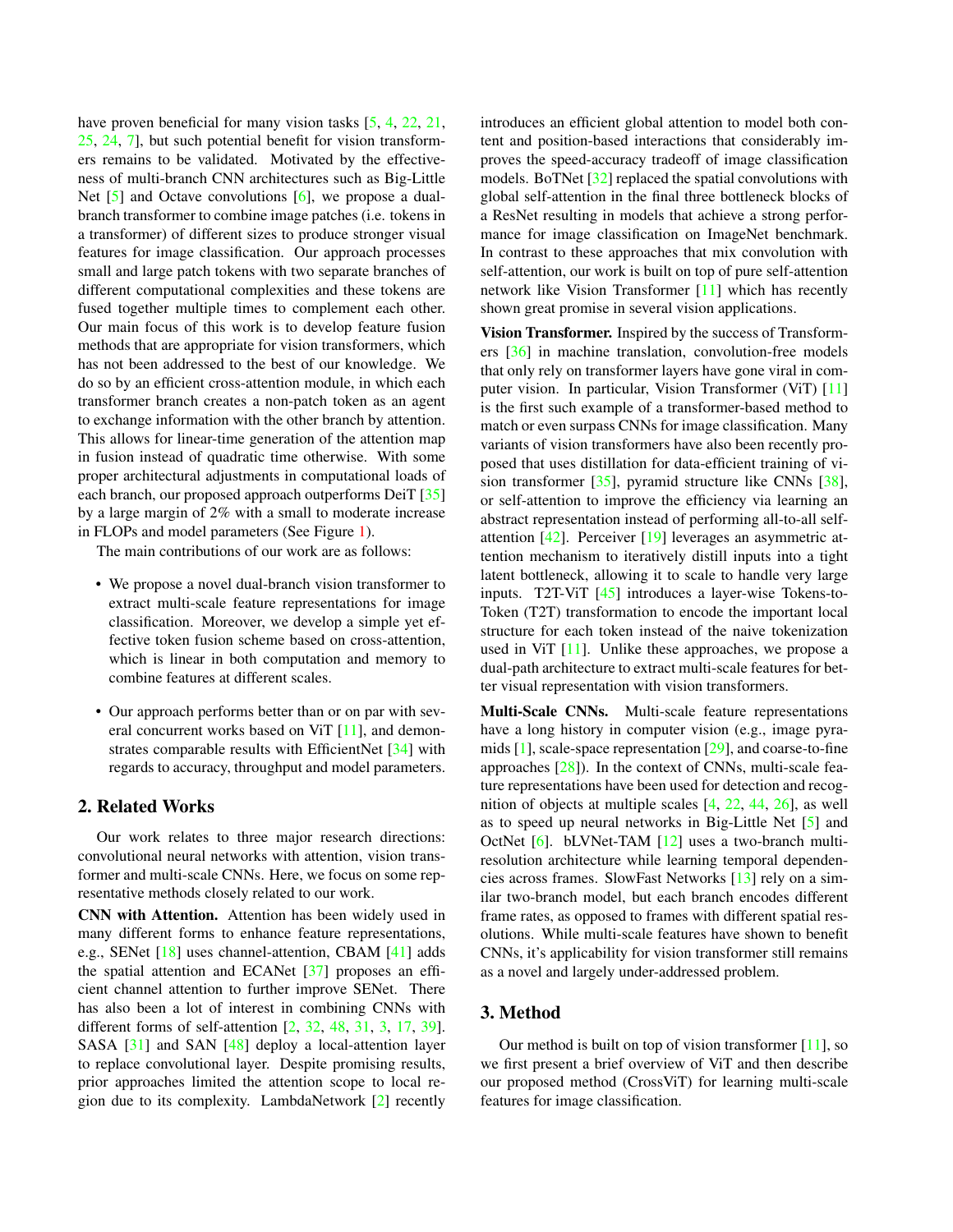

Figure 2: An illustration of our proposed transformer architecture for learning multi-scale features with crossattention (CrossViT). Our architecture consists of a stack of K multi-scale transformer encoders. Each multi-scale transformer encoder uses two different branches to process image tokens of different sizes  $(P_s \text{ and } P_l, P_s < P_l)$  and fuse the tokens at the end by an efficient module based on cross attention of the CLS tokens. Our design includes different numbers of regular transformer encoders in the two branches (i.e. N and M) to balance computational costs.

## 3.1. Overview of Vision Transformer

Vision Transformer (ViT)  $[11]$  first converts an image into a sequence of patch tokens by dividing it with a certain patch size and then linearly projecting each patch into tokens. An additional classification token (CLS) is added to the sequence, as in the original BERT [10]. Moreover, since self-attention in the transformer encoder is positionagnostic and vision applications highly need position information, ViT adds position embedding into each token, including the CLS token. Afterwards, all tokens are passed through stacked transformer encoders and finally the CLS token is used for classification. A transformer encoder is composed of a sequence of blocks where each block contains multiheaded self-attention (MSA) with a feed-forward network (FFN). FFN contains two-layer multilayer perceptron with expanding ratio  $r$  at the hidden layer, and one GELU non-linearity is applied after the first linear layer. Layer normalization (LN) is applied before every block, and residual shortcuts after every block. The input of ViT,  $x_0$ , and the processing of the k-th block can be expressed as

$$
\mathbf{x}_0 = [\mathbf{x}_{cls} || \mathbf{x}_{patch}] + \mathbf{x}_{pos}
$$
  
\n
$$
\mathbf{y}_k = \mathbf{x}_{k-1} + \text{MSA}(\text{LN}(\mathbf{x}_{k-1}))
$$
  
\n
$$
\mathbf{x}_k = \mathbf{y}_k + \text{FFN}(\text{LN}(\mathbf{y}_k)),
$$
\n(1)

where  $\mathbf{x}_{cls} \in \mathbb{R}^{1 \times C}$  and  $\mathbf{x}_{patch} \in \mathbb{R}^{N \times C}$  are the CLS and patch tokens respectively and  $\mathbf{x}_{pos} \in \mathbb{R}^{(1+N)\times C}$  is the position embedding.  $N$  and  $C$  are the number of patch tokens and dimension of the embedding, respectively.

It is worth noting that one very different design of ViT from CNNs is the CLS token. In CNNs, the final embedding is usually obtained by averaging the features over all spatial locations while ViT uses the CLS that interacts with patch tokens at every transformer encoder as the final embedding. Thus, we consider CLS as an agent that summarizes all the patch tokens and hence the proposed module is designed based on CLS to form a dual-path multi-scale ViT.

#### 3.2. Proposed Multi-Scale Vision Transformer

The granularity of the patch size affects the accuracy and complexity of ViT; with fine-grained patch size, ViT can perform better but results in higher FLOPs and memory consumption. For example, the ViT with a patch size of 16 outperforms the ViT with a patch size of 32 by 6% but the former needs  $4\times$  more FLOPs. Motivated by this, our proposed approach is trying to leverage the advantages from more fine-grained patch sizes while balancing the complexity. More specifically, we first introduce a dual-branch ViT where each branch operates at a different scale (or patch size in the patch embedding) and then propose a simple yet effective module to fuse information between the branches.

Figure 2 illustrates the network architecture of our proposed Cross-Attention Multi-Scale Vision Transformer (CrossViT). Our model is primarily composed of  $K$  multiscale transformer encoders where each encoder consists of two branches: (1) L-Branch: a *large (primary)* branch that utilizes coarse-grained patch size  $(P_l)$  with more transformer encoders and wider embedding dimensions, (2) S-Branch: a *small (complementary)* branch that operates at fine-grained patch size  $(P_s)$  with fewer encoders and smaller embedding dimensions. Both branches are fused together L times and the CLS tokens of the two branches at the end are used for prediction. Note that for each token of both branches, we also add a learnable position embedding before the multi-scale transformer encoder for learning position information as in ViT [11].

Effective feature fusion is the key for learning multiscale feature representations. We explore four different fu-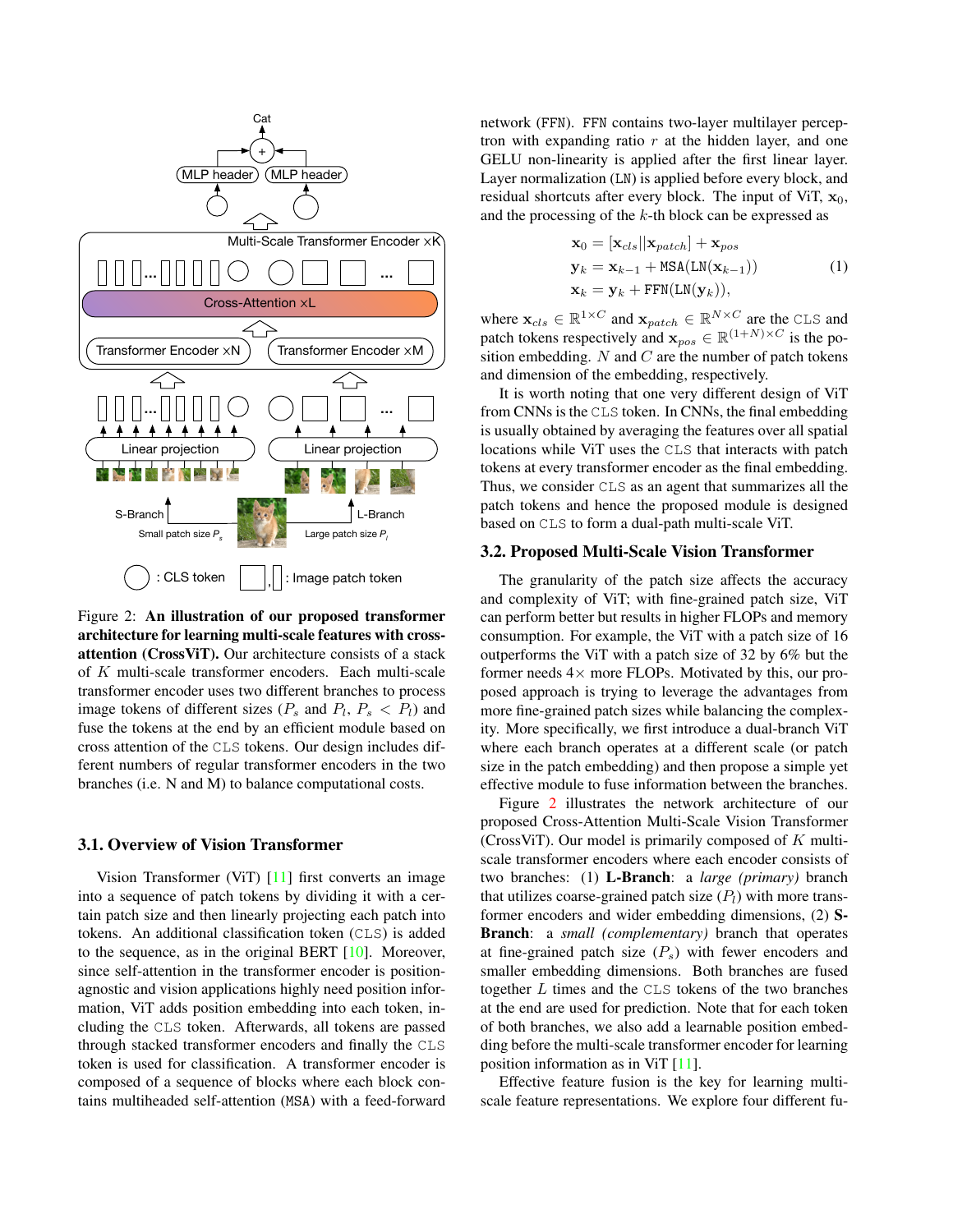

Figure 3: Multi-scale fusion. (a) All-attention fusion where all tokens are bundled together without considering any characteristic of tokens. (b) Class token fusion, where only CLS tokens are fused as it can be considered as global representation of one branch. (c) Pairwise fusion, where tokens at the corresponding spatial locations are fused together and CLS are fused separately. (d) Cross-attention, where CLS token from one branch and patch tokens from another branch are fused together.

sion strategies: three simple heuristic approaches and the proposed cross-attention module as shown in Figure 3. Below we provide the details on these fusion schemes.

#### 3.3. Multi-Scale Feature Fusion

Let  $x^i$  be the token sequence (both patch and CLS tokens) at branch  $i$ , where  $i$  can be  $l$  or  $s$  for the large (primary) or small (complementary) branch.  $\mathbf{x}_{cls}^{i}$  and  $\mathbf{x}_{patch}^{i}$ represent CLS and patch tokens of branch i, respectively.

All-Attention Fusion. A straightforward approach is to simply concatenate all the tokens from both branches without considering the property of each token and then fuse information via the self-attention module, as shown in Figure  $3(a)$ . This approach requires quadratic computation time since all tokens are passed through the self-attention module. The output  $z^i$  of the all-attention fusion scheme can be expressed as

$$
\mathbf{y} = \begin{bmatrix} f^l(\mathbf{x}^l) \mid f^s(\mathbf{x}^s) \end{bmatrix}, \quad \mathbf{o} = \mathbf{y} + \text{MSA}(\text{LN}(\mathbf{y})),
$$
  
\n
$$
\mathbf{o} = \begin{bmatrix} \mathbf{o}^l \mid \mathbf{o}^s \end{bmatrix}, \quad \mathbf{z}^i = g^i(\mathbf{o}^i),
$$
 (2)

where  $f^i(\cdot)$  and  $g^i(\cdot)$  are the projection and back-projection functions to align the dimension.

Class Token Fusion. The CLS token can be considered as an abstract global feature representation of a branch since it is used as the final embedding for prediction. Thus, a simple approach is to sum the CLS tokens of two branches, as shown in Figure  $3(b)$ . This approach is very efficient as only one token needs to be processed. Once CLS tokens are fused, the information will be passed back to patch tokens at the later transformer encoder. More formally, the output  $z^i$  of this fusion module can be represented as

$$
\mathbf{z}^{i} = \left[ g^{i} \left( \sum_{j \in \{l,s\}} f^{j}(\mathbf{x}_{cls}^{j}) \right) || \mathbf{x}_{patch}^{i} \right], \tag{3}
$$

where  $f^i(\cdot)$  and  $g^i(\cdot)$  play the same role as Eq. 2.

**Pairwise Fusion.** Figure  $3(c)$  shows how both branches are fused in pairwise fusion. Since patch tokens are located at its own spatial location of an image, a simple heuristic way for fusion is to combine them based on their spatial location. However, the two branches process patches of different sizes, thus having different number of patch tokens. We first perform an interpolation to align the spatial size, and then fuse the patch tokens of both branches in a pair-wise manner. On the other hand, the two CLS are fused separately. The output  $z^i$  of pairwise fusion of branch l and s can be expressed as

$$
\mathbf{z}^{i} = \left[ g^{i} \left( \sum_{j \in \{l,s\}} f^{j}(\mathbf{x}_{cls}^{j}) \right) || g^{i} \left( \sum_{j \in \{l,s\}} f^{j}(\mathbf{x}_{patch}^{j}) \right) \right], \tag{4}
$$

where  $f^i(\cdot)$  and  $g^i(\cdot)$  play the same role as Eq. 2.

**Cross-Attention Fusion.** Figure  $3(d)$  shows the basic idea of our proposed cross-attention, where the fusion involves the CLS token of one branch and patch tokens of the other branch. Specifically, in order to fuse multi-scale features more efficiently and effectively, we first utilize the CLS token at each branch as an agent to exchange information among the patch tokens from the other branch and then back project it to its own branch. Since the CLS token already learns abstract information among all patch tokens in its own branch, interacting with the patch tokens at the other branch helps to include information at a different scale. After the fusion with other branch tokens, the CLS token interacts with its own patch tokens again at the next transformer encoder, where it is able to pass the learned information from the other branch to its own patch tokens, to enrich the representation of each patch token. In the following, we describe the cross-attention module for the large branch (Lbranch), and the same procedure is performed for the small branch (S-branch) by simply swapping the index  $l$  and  $s$ .

An illustration of the cross-attention module for the large branch is shown in Figure 4. Specifically, for branch  $l$ , it first collects the patch tokens from the S-Branch and concatenates its own CLS tokens to them, as shown in Eq. 5.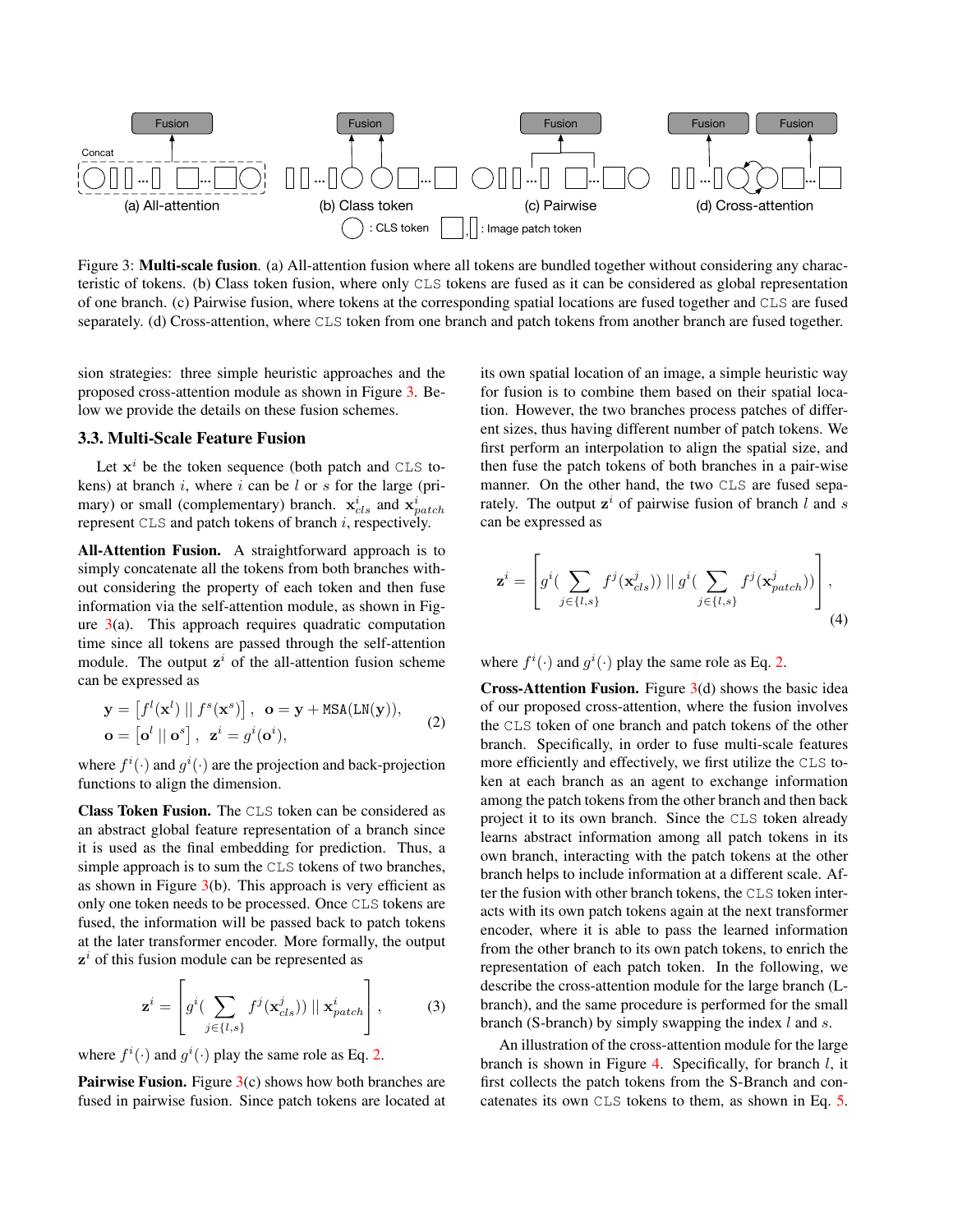

Figure 4: Cross-attention module for Large branch. The CLS token of the large branch (circle) serves as a query token to interact with the patch tokens from the small branch through attention.  $f^l(\cdot)$  and  $g^l(\cdot)$  are projections to align dimensions. The small branch follows the same procedure but swaps CLS and patch tokens from another branch.

$$
\mathbf{x}'^l = \left[ f^l(\mathbf{x}_{cls}^l) \mid \mathbf{x}_{patch}^s \right],\tag{5}
$$

where  $f^l(\cdot)$  is the projection function for dimension alignment. The module then performs cross-attention (CA) between  $\mathbf{x}_{cls}^{l}$  and  $\mathbf{x}'^{l}$ , where CLS token is the only query as the information of patch tokens are fused into CLS token. Mathematically, the CA can be expressed as

$$
\mathbf{q} = \mathbf{x}_{cls}^{\prime l} \mathbf{W}_q, \quad \mathbf{k} = \mathbf{x}^{\prime l} \mathbf{W}_k, \quad \mathbf{v} = \mathbf{x}^{\prime l} \mathbf{W}_v,
$$
  

$$
\mathbf{A} = \text{softmax}(\mathbf{q} \mathbf{k}^T / \sqrt{C/h}), \quad \text{CA}(\mathbf{x}^{\prime l}) = \mathbf{A} \mathbf{v},
$$
 (6)

where  $\mathbf{W}_q$ ,  $\mathbf{W}_k$ ,  $\mathbf{W}_v \in \mathbb{R}^{C \times (C/h)}$  are learnable parameters, C and h are the embedding dimension and number of heads. Note that since we only use CLS in the query, the computation and memory complexity of generating the attention map  $(A)$  in cross-attention are linear rather than quadratic as in all-attention, making the entire process more efficient. Moreover, as in self-attention, we also use multiple heads in the CA and represent it as (MCA). However, we do not apply a feed-forward network FFN after the crossattention. Specifically, the output  $z<sup>l</sup>$  of a cross-attention module of a given  $x^{l}$  with layer normalization and residual shortcut is defined as follows.

$$
\mathbf{y}_{cls}^{l} = f^{l}(\mathbf{x}_{cls}^{l}) + \text{MCA}(\text{LN}([\int f^{l}(\mathbf{x}_{cls}^{l}) || \mathbf{x}_{patch}^{s}]))
$$
\n
$$
\mathbf{z}^{l} = [g^{l}(\mathbf{y}_{cls}^{l}) || \mathbf{x}_{patch}^{l}],
$$
\n(7)

where  $f^l(\cdot)$  and  $g^l(\cdot)$  are the projection and back-projection function for dimension alignment, respectively. We empirically show in Section 4.3 that cross-attention achieves the best accuracy compared to other three simple heuristic approaches while being efficient for mult-scale feature fusion.

### 4. Experiments

In this section, we conduct extensive experiments to show the effectiveness of our proposed CrossViT over existing methods. First, we check the advantages of our proposed model over the baseline DeiT in Table 2, and then we compare with serveral concurrent ViT variants and CNNbased models in Table 3 and Table 4, respectively. Moreover, we also test the transferability of CrossViT on 5 downstream tasks (Table 5). Finally, we perform ablation studies on different fusion schemes in Table 6 and discuss the effect of different parameters of CrossViT in Table 7.

## 4.1. Experimental Setup

Dataset. We validate the effectiveness of our proposed approach on the ImageNet1K dataset [9], and use the top-1 accuracy on the validation set as the metrics to evaluate the performance of a model. ImageNet1K contains 1,000 classes and the number of training and validation images are 1.28 millions and 50,000, respectively. We also test the transferability of our approach using several smaller datasets, such as CIFAR10 [20] and CIFAR100 [20].

Training and Evaluation. The original ViT [11] achieves competitive results compared to some of the best CNN models but only when trained on very large-scale datasets (e.g. ImageNet21K  $[9]$  and JFT300M  $[33]$ ). Nevertheless, DeiT [35] shows that with the help of a rich set of data augmentation techniques, ViT can be trained from ImageNet alone to produce comparable results to CNN models. Therefore, in our experiments, we build our models based on DeiT [35], and apply their default hyper-parameters for training. These data augmentation methods include rand augmentation  $[8]$ , mixup  $[47]$  and cutmix  $[46]$  as well as random erasing  $[49]$ . We also apply drop path  $[34]$  for model regularization but instance repetition [16] is only enabled for CrossViT-18 as it does not improve small models.

We train all our models for 300 epochs (30 warm-up epochs) on 32 GPUs with a batch size of 4,096. Other setup includes a cosine linear-rate scheduler with linear warm-up, an initial learning rate of 0.004 and a weight decay of 0.05. During evaluation, we resize the shorter side of an image to 256 and take the center crop  $224\times224$  as the input. Moreover, we also fine-tuned our models with a larger resolution  $(384\times384)$  for fair comparison in some cases. Bicubic interpolation was applied to adjust the size of the learnt position embedding, and the finetuning took 30 epochs. More details can be found in supplementary material.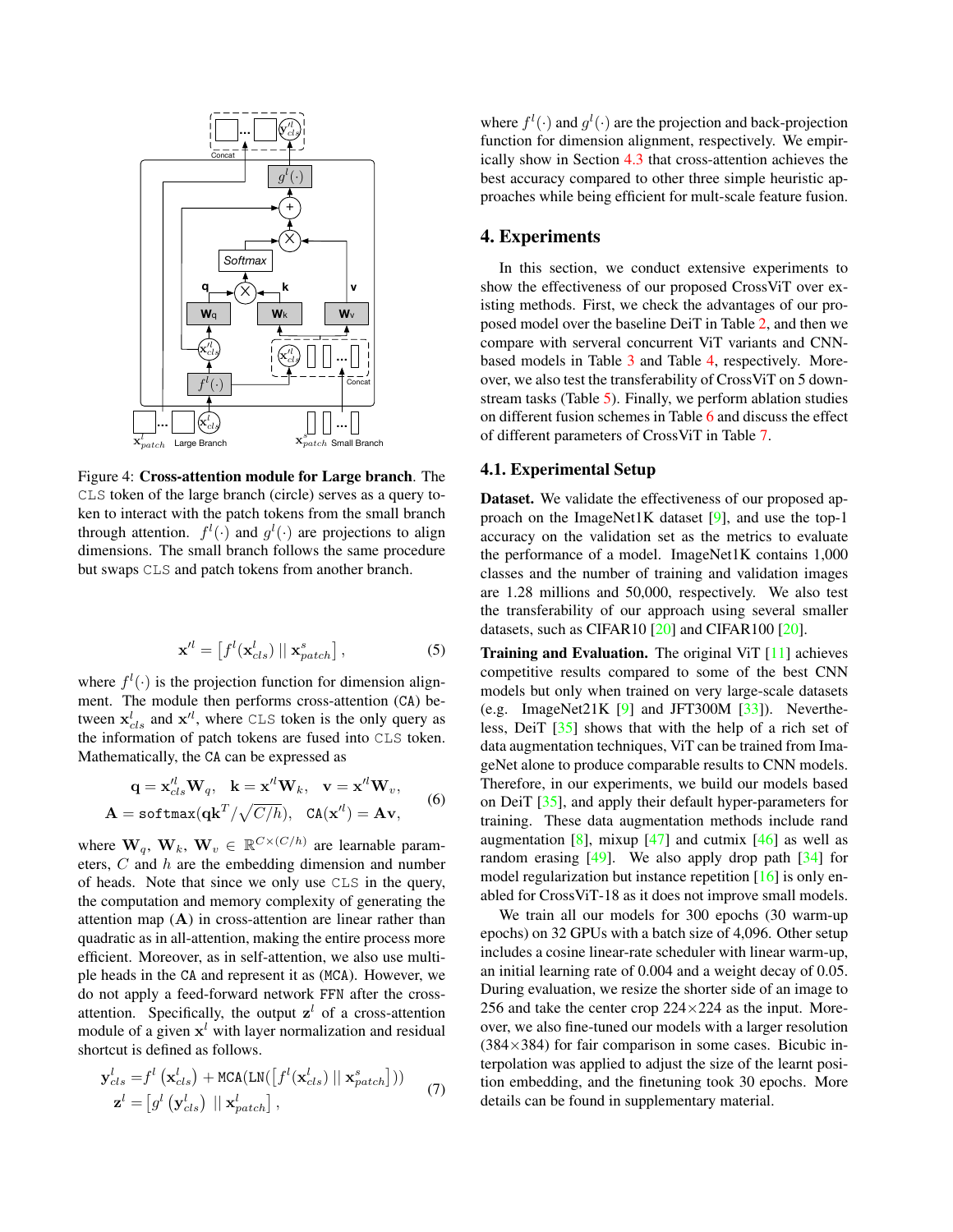| Model               | Patch     |       | Patch size |       | Dimension | # of heads | M                        | $\boldsymbol{r}$ |
|---------------------|-----------|-------|------------|-------|-----------|------------|--------------------------|------------------|
|                     | embedding | Small | Large      | Small | Large     |            |                          |                  |
| CrossViT-Ti         | Linear    | 12    | 16         | 96    | 192       | 3          | 4                        | 4                |
| CrossViT-S          | Linear    | 12    | 16         | 192   | 384       | 6          | 4                        | 4                |
| CrossViT-B          | Linear    | 12    | 16         | 384   | 768       | 12         | $\overline{4}$           | 4                |
| CrossViT-9          | Linear    | 12    | 16         | 128   | 256       | 4          | 3                        | 3                |
| $CrossViT-15$       | Linear    | 12    | 16         | 192   | 384       | 6          | $\overline{\phantom{0}}$ | $\mathbf{3}$     |
| $CrossViT-18$       | Linear    | 12    | 16         | 224   | 448       |            | 6                        | 3                |
| $CrossViT-9\dagger$ | 3 Conv.   | 12    | 16         | 128   | 256       | 4          | 3                        | 3                |
| $CrossViT-15+$      | 3 Conv.   | 12    | 16         | 192   | 384       | 6          | 5                        | 3                |
| $CrossViT-18+$      | 3 Conv.   | 12    | 16         | 224   | 448       |            | 6                        | 3                |

Table 1: Model architectures of CrossViT.  $K = 3$ ,  $N =$  $1, L = 1$  for all models, and number of heads are same for both branches. K denotes the number of multi-scale transformer encoders.  $M$ ,  $N$  and  $L$  denote the number of transformer encoders of the small and large branches and the cross-attention modules in one multi-scale transformer encoder.  $r$  is the expanding ratio of feed-forward network (FFN) in the transformer encoder. See Figure 2 for details.

Models. Table 1 specifies the architectural configurations of the CrossViT models used in our evaluation. Among these models, CrossViT-Ti, CrossViT-S and CrossViT-B set their large (primary) branches identical to the tiny (DeiT-Ti), small (DeiT-S) and base (DeiT-B) models introduced in DeiT [35], respectively. The other models vary by different expanding ratios in FFN  $(r)$ , depths and embedding dimensions. In particular, the ending number in a model name tells the total number of transformer encoders in the large branch used. For example, CrossViT-15 has 3 multi-scale encoders, each of which includes 5 regular transformers, resulting in a total of 15 transformer encoders.

The original ViT paper  $[11]$  shows that a hybrid approach that generates patch tokens from a CNN model such as ResNet-50 can improve the performance of ViT on the ImageNet1K dataset. Here we experiment with a similar idea by substituting the linear patch embedding in ViT by three convolutional layers as the patch tokenizer. These models are differentiated from others by a suffix † in Table 1.

### 4.2. Main Results

**Comparisons with DeiT.** DeiT  $[35]$  is a better trained version of ViT, we thus compare our approach with three baseline models introduced in DeiT, i.e., DeiT-Ti,DeiT-S and DeiT-B. It can be seen from Table 2 that CrossViT improves DeiT-Ti, DeiT-S and DeiT-B by 1.2%, 1.2% and 0.4% points respectively when they are used as the primary branch of CrossViT. This clearly demonstrates that our proposed cross-attention is effective in learning multiscale transformer features for image recognition. By making a few architectural changes (see Table 1), CrossViT further raises the accuracy of the baselines by another 0.3- 0.5% point, with only a small increase in FLOPs and model parameters. Surprisingly, the convolution-based embedding provides a significant performance boost to CrossViT-

| Model                      | Top-1 Acc.<br>(%) | FLOPs<br>(G) | Throughput<br>(images/s) | Params<br>(M) |
|----------------------------|-------------------|--------------|--------------------------|---------------|
| DeiT-Ti                    | 72.2              | 1.3          | 2557                     | 5.7           |
| CrossViT-Ti                | $73.4 (+1.2)$     | 1.6          | 1668                     | 6.9           |
| $CrossViT-9$               | $73.9 (+0.5)$     | 1.8          | 1530                     | 8.6           |
| $CrossViT-9\dagger$        | $77.1 (+3.2)$     | 2.0          | 1463                     | 8.8           |
| DeiT-S                     | 79.8              | 4.6          | 966                      | 22.1          |
| $CrossViT-S$               | $81.0 (+1.2)$     | 5.6          | 690                      | 26.7          |
| CrossViT-15                | $81.5 (+0.5)$     | 5.8          | 640                      | 27.4          |
| $CrossViT-15$ <sup>+</sup> | $82.3 (+0.8)$     | 6.1          | 626                      | 28.2          |
| DeiT-B                     | 81.8              | 17.6         | 314                      | 86.6          |
| $CrossViT-B$               | $82.2 (+0.4)$     | 21.2         | 239                      | 104.7         |
| $CrossViT-18$              | $82.5 (+0.3)$     | 9.0          | 430                      | 43.3          |
| $CrossViT-18\dagger$       | 82.8 $(+0.3)$     | 9.5          | 418                      | 44.3          |

Table 2: Comparisons with DeiT baseline on ImageNet1K. The numbers in the bracket show the improvement from each change. See Table 1 for model details.

9 (+3.2%) and CrossViT-15 (+0.8%). As the number of transformer encoders increases, the effectiveness of convolution layers seems to become weaker, but CrossViT-18† still gains another 0.3% improvement over CrossViT-18. We would like to point out that the work of T2T [45] concurrently proposes a different approach based on tokento-token transformation to address the limitation of linear patch embedding in vision transformer.

Despite the design of CrossViT is intended for accuracy, the efficiency is also considered. E.g., CrossViT-9† and CrossViT-15† incur 30-50% more FLOPs and parameters than the baselines. However, their accuracy is considerably improved by ∼2.5-5%. On the other hand, CrossViT-18† reduces the FLOPs and parameters almost by half compared to DeiT-B while still being 1.0% more accurate.

Comparisons with SOTA Transformers. We further compare our proposed approach with some very recent concurrent works on vision transformers. They all improve the original ViT [11] with respect to efficiency, accuracy or both. As shown in Table 3, CrossViT-15† outperforms the small models of all the other approaches with comparable FLOPs and parameters. Interestingly when compared with ViT-B, CrossViT-18† significantly outperforms it by 4.9% (77.9% vs 82.8%) in accuracy while requiring 50% less FLOPs and parameters. Furthermore, CrossViT-18† performs as well as TNT-B and better than the others, but also has fewer FLOPs and parameters. Our approach is consistently better than T2T-ViT [45] and PVT [38] in terms of accuracy and FLOPs, showing the efficacy of multi-scale features in vision transformers.

Comparisons with CNN-based Models. CNN-based models are dominant in computer vision applications. In this experiment, we compare our proposed approach with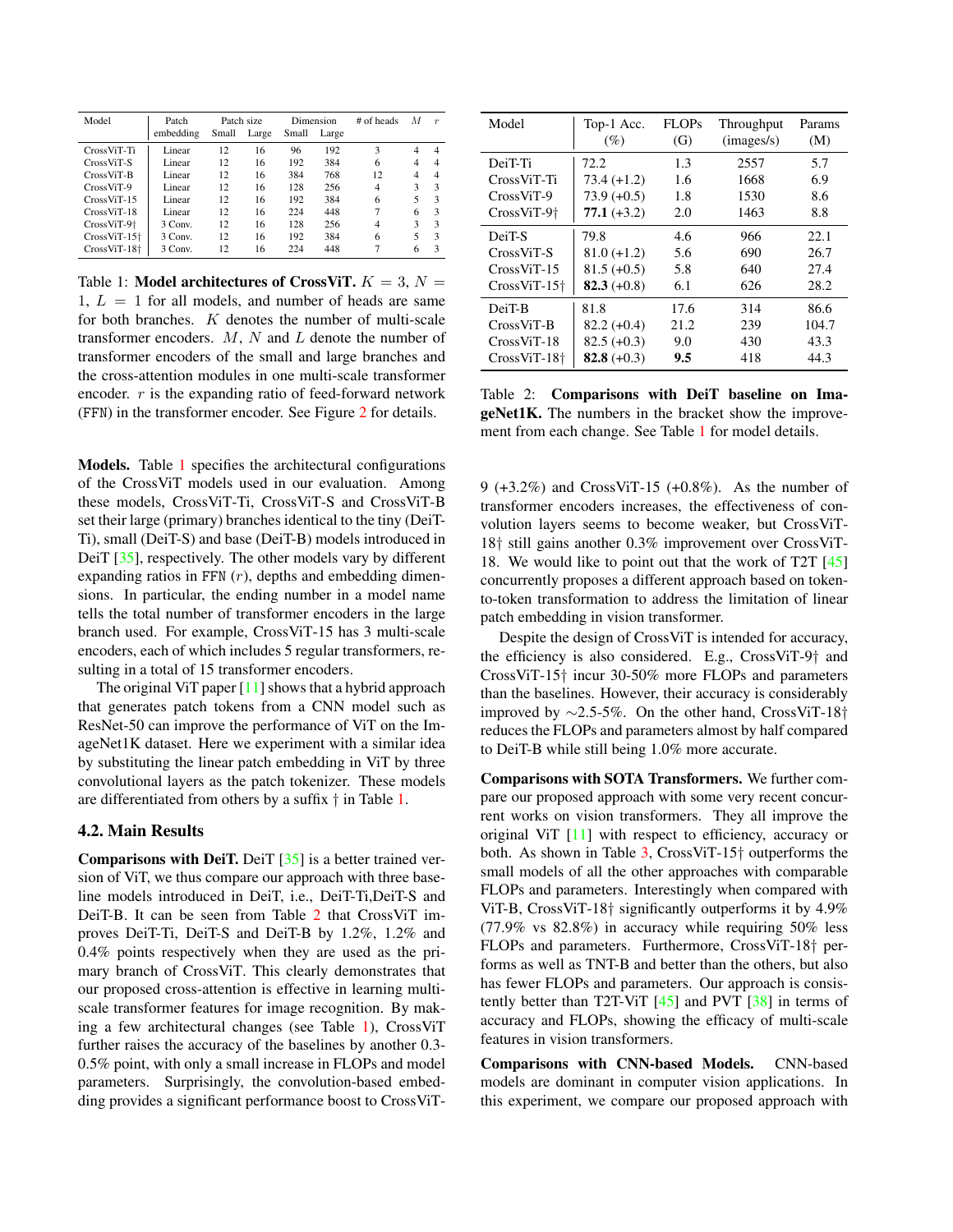| Model                                 | Top-1 Acc. $(\% )$ | FLOPs(G) | Params (M) |
|---------------------------------------|--------------------|----------|------------|
| Peceiver $[19]$ (arXiv, 2021-03)      | 76.4               |          | 43.9       |
| DeiT-S $[35]$ (arXiv, 2020-12)        | 79.8               | 4.6      | 22.1       |
| CentroidViT-S $[42]$ (arXiv, 2021-02) | 80.9               | 4.7      | 22.3       |
| PVT-S [38] (arXiv, 2021-02)           | 79.8               | 3.8      | 24.5       |
| PVT-M [38] (arXiv, 2021-02)           | 81.2               | 6.7      | 44.2       |
| T2T-ViT-14 $[45]$ (arXiv, 2021-01)    | 80.7               | $6.1*$   | 21.5       |
| TNT-S [14] (arXiv, 2021-02)           | 81.3               | 5.2      | 23.8       |
| $CrossViT-15$ (Ours)                  | 81.5               | 5.8      | 27.4       |
| $CrossViT-15+ (Ours)$                 | 82.3               | 6.1      | 28.2       |
| ViT-B@384 [11] (ICLR, 2021)           | 77.9               | 17.6     | 86.6       |
| DeiT-B $[35]$ (arXiv, 2020-12)        | 81.8               | 17.6     | 86.6       |
| PVT-L [38] (arXiv, 2021-02)           | 81.7               | 9.8      | 61.4       |
| T2T-ViT-19 $[45]$ (arXiv, 2021-01)    | 81.4               | $9.8*$   | 39.0       |
| T2T-ViT-24 $[45]$ (arXiv, 2021-01)    | 82.2               | $15.0*$  | 64.1       |
| TNT-B [14] (arXiv, 2021-02)           | 82.8               | 14.1     | 65.6       |
| CrossViT-18 (Ours)                    | 82.5               | 9.0      | 43.3       |
| $CrossViT-18+ (Ours)$                 | 82.8               | 9.5      | 44.3       |

<sup>∗</sup>: We recompute the flops by using our tools.

Table 3: Comparisons with recent transformer-based models on ImageNet1K. All models are trained using only ImageNet1K dataset. Numbers are referenced from their recent version as of the submission date.

| Model                           | Top-1 Acc. | <b>FLOPs</b> | Throughput | Params |
|---------------------------------|------------|--------------|------------|--------|
|                                 | $(\%)$     | (G)          | (images/s) | (M)    |
| ResNet-101 [15]                 | 76.7       | 7.80         | 678        | 44.6   |
| ResNet-152 [15]                 | 77.0       | 11.5         | 445        | 60.2   |
| ResNeXt-101-32 $\times$ 4d [43] | 78.8       | 8.0          | 477        | 44.2   |
| ResNeXt-101-64 $\times$ 4d [43] | 79.6       | 15.5         | 289        | 83.5   |
| <b>SEResNet-101</b> [18]        | 77.6       | 7.8          | 564        | 49.3   |
| <b>SEResNet-152 [18]</b>        | 78.4       | 11.5         | 392        | 66.8   |
| SENet-154 [18]                  | 81.3       | 20.7         | 201        | 115.1  |
| ECA-Net101 [37]                 | 78.7       | 7.4          | 591        | 42.5   |
| ECA-Net152 [37]                 | 78.9       | 10.9         | 428        | 59.1   |
| RegNetY-8GF [30]                | 79.9       | 8.0          | 557        | 39.2   |
| RegNetY-12GF [30]               | 80.3       | 12.1         | 439        | 51.8   |
| RegNetY-16GF [30]               | 80.4       | 15.9         | 336        | 83.6   |
| RegNetY-32GF [30]               | 81.0       | 32.3         | 208        | 145.0  |
| EfficienetNet-B4@380 [34]       | 82.9       | 4.2          | 356        | 19     |
| EfficienetNet-B5@456 [34]       | 83.7       | 9.9          | 169        | 30     |
| EfficienetNet-B6@528 [34]       | 84.0       | 19.0         | 100        | 43     |
| EfficienetNet-B7@600 [34]       | 84.3       | 37.0         | 55         | 66     |
| CrossViT-15                     | 81.5       | 5.8          | 640        | 27.4   |
| $CrossViT-15$ <sup>+</sup>      | 82.3       | 6.1          | 626        | 28.2   |
| CrossViT-15 <sup>+</sup> @384   | 83.5       | 21.4         | 158        | 28.5   |
| CrossViT-18                     | 82.5       | 9.03         | 430        | 43.3   |
| $CrossViT-18+$                  | 82.8       | 9.5          | 418        | 44.3   |
| $CrossViT-18+@384$              | 83.9       | 32.4         | 112        | 44.6   |
| $CrossViT-18+@480$              | 84.1       | 56.6         | 57         | 44.9   |

Table 4: Comparisons with CNN models on Ima**geNet1K.** Models are evaluated under  $224 \times 224$  if not specified. The inference throughput is measured under a batch size of 64 on a Nvidia Tesla V100 GPU with cudnn 8.0. We report the averaged speed over 100 iterations.

some of the best CNN models including both hand-crafted (e.g., ResNet [15]) and search based ones (e.g., Efficient-Net [34]). In addition to accuracy, FLOPs and parameters, run-time speed is measured for all the models and shown as

| Model                                      | CIFAR10  | CIFAR100 | Pet   | CropDiseases | ChestXRay8 |  |  |  |
|--------------------------------------------|----------|----------|-------|--------------|------------|--|--|--|
| DeiT-S $\left[35\right]$                   | 99.15    | 90.89    | 94.93 | 99.96        | 55.39      |  |  |  |
| DeiT-B $[35]$                              | $99.10*$ | $90.80*$ | 94.39 | 99.96        | 55.77      |  |  |  |
| $CrossViT-15$                              | 99.00    | 90.77    | 94.55 | 99.97        | 55.89      |  |  |  |
| $CrossViT-18$                              | 99.11    | 91.36    | 95.07 | 99.97        | 55.94      |  |  |  |
| *: numbers reported in the original paper. |          |          |       |              |            |  |  |  |

Table 5: Transfer learning performance. Our CrossViT models are very competitive with the recent DeiT [35] models on all the downstream classification tasks.

inference throughput (images/second) in Table 4. We follow prior work [35] to report accuracy from the original papers. First, when compared to the ResNet family, including ResNet [15], ResNeXt [43], SENet [18], ECA-ResNet [37] and RegNet [30], CrossViT-15 outperforms all of them in accuracy while being smaller and running more efficiently (except ResNet-101, which is slightly faster). In addition, our best models such as CrossViT-15† and CrossViT-18†, when evaluated at higher image resolution, are encouragingly competitive against EfficientNet [34] with regard to accuracy, throughput and parameters. We expect neural architecture search (NAS) [50] to close the performance gap between our approach and EfficientNet.

Transfer Learning. Despite our model achieves better accuracy on ImageNet1K compared to the baselines (Table 2), it is crucial to check generalization of the models by evaluating transfer performance on tasks with fewer samples. We validate this by performing transfer learning on 5 image classification tasks, including CI-FAR10 [20], CIFAR100 [20], Pet [27], CropDisease [23], and ChestXRay8 [40]. While the first four datasets contains natural images, ChestXRay8 consists of medical images. We finetune the whole pretrained models with 1,000 epochs, batch size 768, learning rate 0.01, SGD optimizer, weight decay 0.0001, and using the same data augmentation in training on ImageNet1K. Table 5 shows the results. While being better in ImageNet1K, our model is on par with DeiT models on all the downstream classification tasks. This result assures that our models still have good generalization ability rather than only fit to ImageNet1K.

## 4.3. Ablation Studies

In this section, we first compare the different fusion approaches (Section 3.3), and then analyze the effects of different parameters of our architecture design, including the patch sizes, the channel width and depth of the small branch and number of cross-attention modules. At the end, we also validate that the proposed can cooperate with other concurrent works for better accuracy.

Comparison of Different Fusion Schemes. Table 6 shows the performance of different fusions schemes, including (I) no fusion, (II) all-attention, (III) class token fusion, (IV)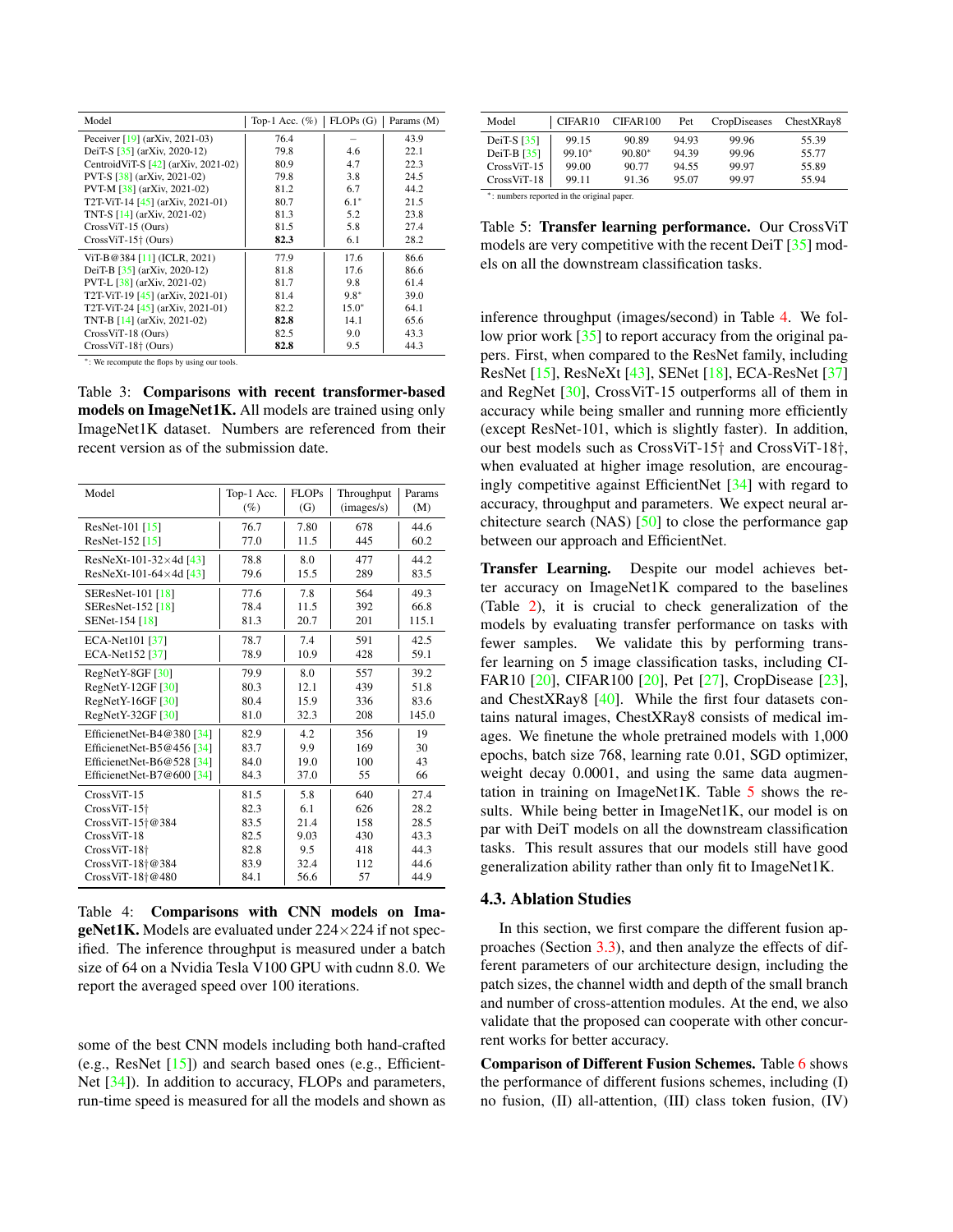| Fusion          | $Top-1$<br>Acc. $(\%)$ | <b>FLOPs</b><br>(G) | Params<br>(M) | L-Branch | Single Branch Acc. $(\%)$<br>S-Branch |
|-----------------|------------------------|---------------------|---------------|----------|---------------------------------------|
| None            | 80.2                   | 5.3                 | 23.7          | 80.2     | 0.1                                   |
| All-Attention   | 80.0                   | 7.6                 | 27.7          | 79.9     | 0.5                                   |
| Class Token     | 80.3                   | 5.4                 | 24.2          | 80.6     | 7.6                                   |
| Pairwise        | 80.3                   | 5.5                 | 24.2          | 80.3     | 7.3                                   |
| Cross-Attention | 81.0                   | 5.6                 | 26.7          | 68.1     | 47.2                                  |

Table 6: Ablation study with different fusions on ImageNet1K. All models are based on CrossViT-S. Single branch Acc. is computed using CLS from one branch only.

pairwise fusion, and (V) the proposed cross-attention fusion. Among all the compared strategies, the proposed cross-attention fusion achieves the best accuracy with minor increase in FLOPs and parameters. Surprisingly, despite the use of additional self-attention to combine information between two branches, all-attention fails to achieve better performance compared to the simple class token fusion. While the primary L-branch dominates in accuracy by diminishing the effect of complementary S-branch in other fusion strategies, both of the branches in our proposed cross-attention fusion scheme achieve certain accuracy and their ensemble becomes the best, suggesting that these two branches learn different features for different images.

Effect of Patch Sizes. We perform experiments to understand the effect of patch sizes in our CrossViT by testing two pairs of patch sizes such as (8, 16) and (12, 16), and observe that the one with (12, 16) achieves better accuracy with fewer FLOPs as shown in Table 7 (A). Intuitively,  $(8, 8)$ 16) should get better results as patch size of 8 provides more fine-grained features; however, it is not good as (12, 16) because of the large difference in granularity between the two branches, which makes it difficult for smooth learning of the features. For the pair (8, 16), the number of patch tokens are  $4\times$  difference while the ratio of patch tokens are only  $2 \times$  for the model with (12, 16).

Channel Width and Depth in S-branch. Despite our cross-attention is designed to be light-weight, we check the performance by using a more complex S-branch, as shown in Table 7 (B and C). Both models increase FLOPs and parameters without any improvement in accuracy, which we think is due to the fact that L-branch has the main role to extract features while S-branch only provides additional information; thus, a light-weight branch is enough.

Depth of Cross-Attention and Number of Multi-Scale Transformer Encoders. To increase frequency of fusion across two branches, we can either stack more crossattention modules  $(L)$  or stack more multi-scale transformer encoders  $(K)$  (by reducing  $M$  to keep the same total depth of a model). Results are shown in Table 7 (D and E). With CrossViT-S as baseline, too frequent fusion of branches does not provide any performance improvement but intro-

| Model      | Patch size |       | Dimension |       |   |              |   | $Top-1$        | <b>FLOPs</b> | Params |      |
|------------|------------|-------|-----------|-------|---|--------------|---|----------------|--------------|--------|------|
|            | Small      | Large | Small     | Large | К | N            | М |                | Acc. $(\%)$  | (G)    | (M)  |
| CrossViT-S | 12         | 16    | 192       | 384   | 3 |              | 4 |                | 81.0         | 5.6    | 26.7 |
| А          | 8          | 16    | 192       | 384   | 3 |              |   |                | 80.8         | 6.7    | 26.7 |
| B          | 12         | 16    | 384       | 384   | 3 |              | 4 |                | 80.1         | 7.7    | 31.4 |
| C          | 12         | 16    | 192       | 384   | 3 | $\mathbf{a}$ | 4 |                | 80.7         | 6.3    | 28.0 |
| D          | 12         | 16    | 192       | 384   | 3 |              | 4 | $\overline{2}$ | 81.0         | 5.6    | 28.9 |
| E          | 12         | 16    | 192       | 384   |   |              | 2 |                | 80.9         | 6.6    | 31.1 |

Table 7: Ablation study with different architecture parameters on ImageNet1K. The blue color indicates changes from CrossViT-S.

duces more FLOPs and parameters. This is because patch token from the other branch is untouched, and the advantages from stacking more than one cross-attention is small as cross-attention is a linear operation without any nonlinearity function. Likewise, using more multi-scale transformer encoders also does not help in performance which is the similar case to increase the capacity of S-branch.

Importance of CLS Tokens. We experiment with one model based on CrossViT-S without CLS tokens, where the model averages the patch tokens of one branch as the CLS token for cross attention with the other branch. This model achieved 80.0% accuracy which is is 1% worse than CrossViT-S (81.0%) on ImageNet1K, showing effectiveness of CLS token in summarizing information of current branch for passing to another one through cross-attention.

Cooperation with Concurrent Works. Our proposed cross-attention is also capable of cooperating with other concurrent ViT variants. We consider T2T-ViT [45] as a case study and use the T2T module to replace linear projection of patch embedding in both branches on CrossViT-18. CrossViT-18+T2T achieves an top-1 accuracy of 83.0% on ImageNet1K, additional 0.5% improvement over CrossViT-18. This shows that our proposed cross-attention is also capable of learning multi-scale features for other ViT variants.

## 5. Conclusion

In this paper, we present CrossViT, a dual-branch vision transformer for learning multi-scale features, to improve the recognition accuracy for image classification. To effectively combine image patch tokens of different scales, we further develop a fusion method based on cross-attention to exchange information between two branches efficiently in linear time. With extensive experiments, we demonstrate that our proposed model performs better than or on par with several concurrent works on vision transformer, in addition to efficient CNN models. While our current work scratches the surface on multi-scale vision transformers for image classification, we anticipate that in future there will be more works in developing efficient multi-scale transformers for other vision applications, including object detection, semantic segmentation, and video action recognition.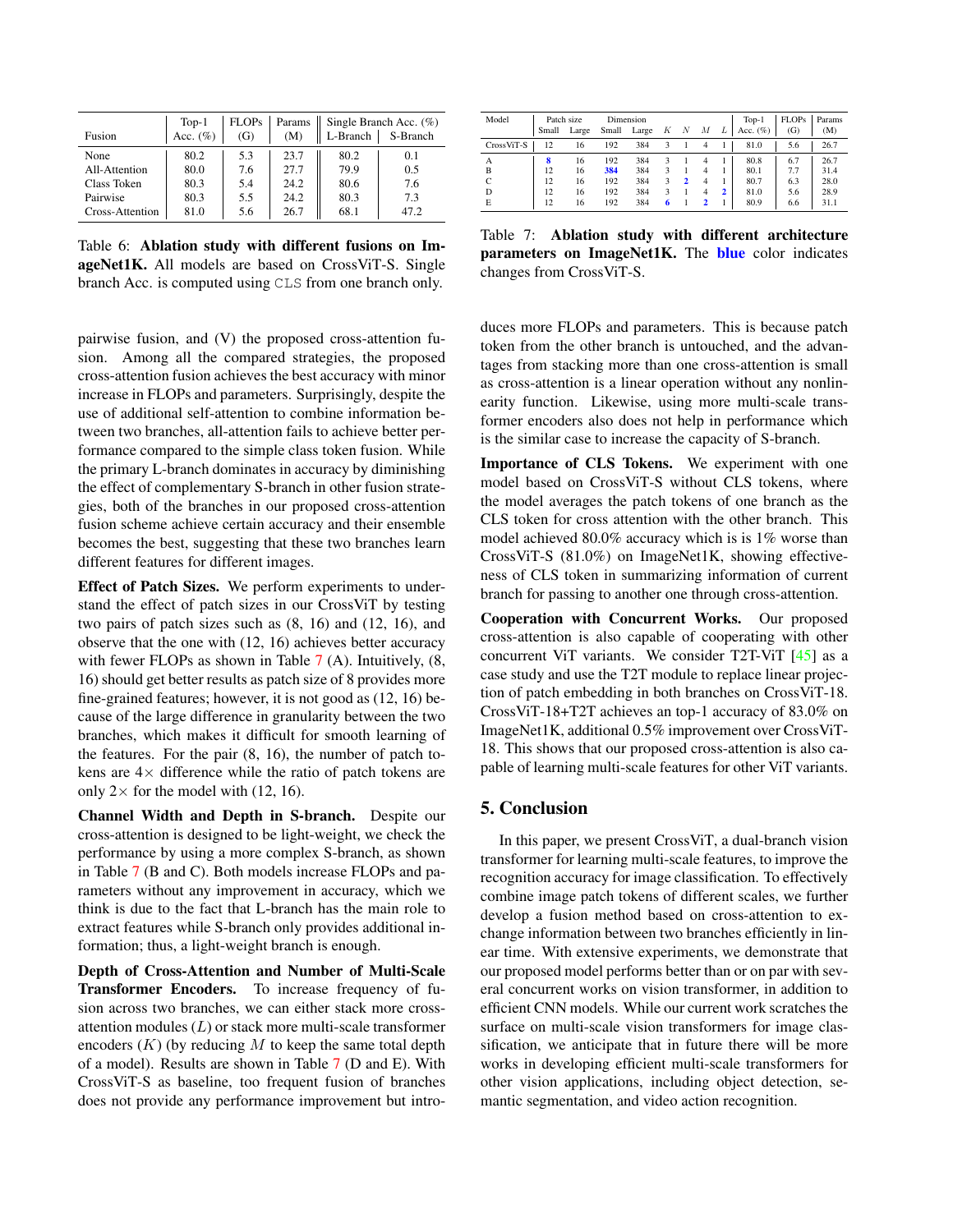## References

- [1] Edward H Adelson, Charles H Anderson, James R Bergen, Peter J Burt, and Joan M Ogden. Pyramid methods in image processing. *RCA engineer*, 29(6):33–41, 1984. 2
- [2] Irwan Bello. Lambdanetworks: Modeling long-range interactions without attention. In *International Conference on Learning Representations*, 2021. 2
- [3] Irwan Bello, Barret Zoph, Ashish Vaswani, Jonathon Shlens, and Quoc V Le. Attention augmented convolutional networks. In *Proceedings of the IEEE/CVF International Conference on Computer Vision*, pages 3286–3295, 2019. 1, 2
- [4] Zhaowei Cai, Quanfu Fan, Rogerio S Feris, and Nuno Vasconcelos. A unified multi-scale deep convolutional neural network for fast object detection. In *European conference on computer vision*, pages 354–370. Springer, 2016. 2
- [5] Chun-Fu (Richard) Chen, Quanfu Fan, Neil Mallinar, Tom Sercu, and Rogerio Feris. Big-Little Net: An Efficient Multi-Scale Feature Representation for Visual and Speech Recognition. In *International Conference on Learning Representations*, 2019. 2
- [6] Yunpeng Chen, Haoqi Fan, Bing Xu, Zhicheng Yan, Yannis Kalantidis, Marcus Rohrbach, Shuicheng Yan, and Jiashi Feng. Drop an octave: Reducing spatial redundancy in convolutional neural networks with octave convolution. In *Proceedings of the IEEE/CVF International Conference on Computer Vision*, pages 3435–3444, 2019. 2
- [7] Bowen Cheng, Bin Xiao, Jingdong Wang, Honghui Shi, Thomas S. Huang, and Lei Zhang. Higherhrnet: Scale-aware representation learning for bottom-up human pose estimation. In *IEEE/CVF Conference on Computer Vision and Pattern Recognition*, June 2020. 2
- [8] Ekin Dogus Cubuk, Barret Zoph, Jon Shlens, and Quoc Le. RandAugment: Practical Automated Data Augmentation with a Reduced Search Space. In H Larochelle, M Ranzato, R Hadsell, M F Balcan, and H Lin, editors, *Advances in Neural Information Processing Systems*, pages 18613– 18624. Curran Associates, Inc., 2020. 5
- [9] Jia Deng, Wei Dong, Richard Socher, Li-Jia Li, Kai Li, and Li Fei-Fei. Imagenet: A large-scale hierarchical image database. In *2009 IEEE conference on computer vision and pattern recognition*, pages 248–255. Ieee, 2009. 1, 5
- [10] Jacob Devlin, Ming-Wei Chang, Kenton Lee, and Kristina Toutanova. BERT: Pre-training of deep bidirectional transformers for language understanding. In *Proceedings of the 2019 Conference of the North American Chapter of the Association for Computational Linguistics: Human Language Technologies, Volume 1 (Long and Short Papers)*, pages 4171–4186, Minneapolis, Minnesota, June 2019. Association for Computational Linguistics. 1, 3
- [11] Alexey Dosovitskiy, Lucas Beyer, Alexander Kolesnikov, Dirk Weissenborn, Xiaohua Zhai, Thomas Unterthiner, Mostafa Dehghani, Matthias Minderer, Georg Heigold, Sylvain Gelly, Jakob Uszkoreit, and Neil Houlsby. An image is worth 16x16 words: Transformers for image recognition at scale. In *International Conference on Learning Representations*, 2021. 1, 2, 3, 5, 6, 7
- [12] Quanfu Fan, Chun-Fu Richard Chen, Hilde Kuehne, Marco Pistoia, and David Cox. More is less: Learning efficient video representations by big-little network and depthwise temporal aggregation. In *Advances in Neural Information Processing Systems*, pages 2261–2270, 2019. 2
- [13] Christoph Feichtenhofer, Haoqi Fan, Jitendra Malik, and Kaiming He. Slowfast networks for video recognition. In *Proceedings of the IEEE International Conference on Computer Vision*, pages 6202–6211, 2019. 2
- [14] Kai Han, An Xiao, Enhua Wu, Jianyuan Guo, Chunjing Xu, and Yunhe Wang. Transformer in transformer. *arXiv preprint arXiv:2103.00112*, 2021. 1, 7
- [15] Kaiming He, Xiangyu Zhang, Shaoqing Ren, and Jian Sun. Deep Residual Learning for Image Recognition. In *The IEEE Conference on Computer Vision and Pattern Recognition*, June 2016. 1, 7
- [16] Elad Hoffer, Tal Ben-Nun, Itay Hubara, Niv Giladi, Torsten Hoefler, and Daniel Soudry. Augment your batch: Improving generalization through instance repetition. In *Proceedings of the IEEE/CVF Conference on Computer Vision and Pattern Recognition*, June 2020. 5
- [17] Han Hu, Zheng Zhang, Zhenda Xie, and Stephen Lin. Local relation networks for image recognition. In *Proceedings of the IEEE/CVF International Conference on Computer Vision*, pages 3464–3473, 2019. 2
- [18] J. Hu, L. Shen, and G. Sun. Squeeze-and-excitation networks. In *2018 IEEE/CVF Conference on Computer Vision and Pattern Recognition*, pages 7132–7141, 2018. 2, 7
- [19] Andrew Jaegle, Felix Gimeno, Andy Brock, Oriol Vinyals, Andrew Zisserman, and Joao Carreira. Perceiver: General perception with iterative attention. In Marina Meila and Tong Zhang, editors, *Proceedings of the 38th International Conference on Machine Learning*, volume 139 of *Proceedings of Machine Learning Research*, pages 4651–4664. PMLR, 18–24 Jul 2021. 1, 2, 7
- [20] Alex Krizhevsky, Geoffrey Hinton, et al. Learning multiple layers of features from tiny images. 2009. 5, 7
- [21] Xiang Li, Wenhai Wang, Xiaolin Hu, and Jian Yang. Selective kernel networks. In *Proceedings of the IEEE/CVF Conference on Computer Vision and Pattern Recognition*, June 2019. 2
- [22] Tsung-Yi Lin, Piotr Dollár, Ross Girshick, Kaiming He, Bharath Hariharan, and Serge Belongie. Feature pyramid networks for object detection. In *Proceedings of the IEEE conference on computer vision and pattern recognition*, pages 2117–2125, 2017. 2
- [23] Sharada P Mohanty, David P Hughes, and Marcel Salathé. Using deep learning for image-based plant disease detection. *Frontiers in plant science*, 7:1419, 2016. 7
- [24] Seungjun Nah, Tae Hyun Kim, and Kyoung Mu Lee. Deep multi-scale convolutional neural network for dynamic scene deblurring. In *Proceedings of the IEEE Conference on Computer Vision and Pattern Recognition*, July 2017. 2
- [25] Alejandro Newell, Kaiyu Yang, and Jia Deng. Stacked Hourglass Networks for Human Pose Estimation. In Bastian Leibe, Jiri Matas, Nicu Sebe, and Max Welling, editors, *Proceedings of the European Conference on Computer Vision*,